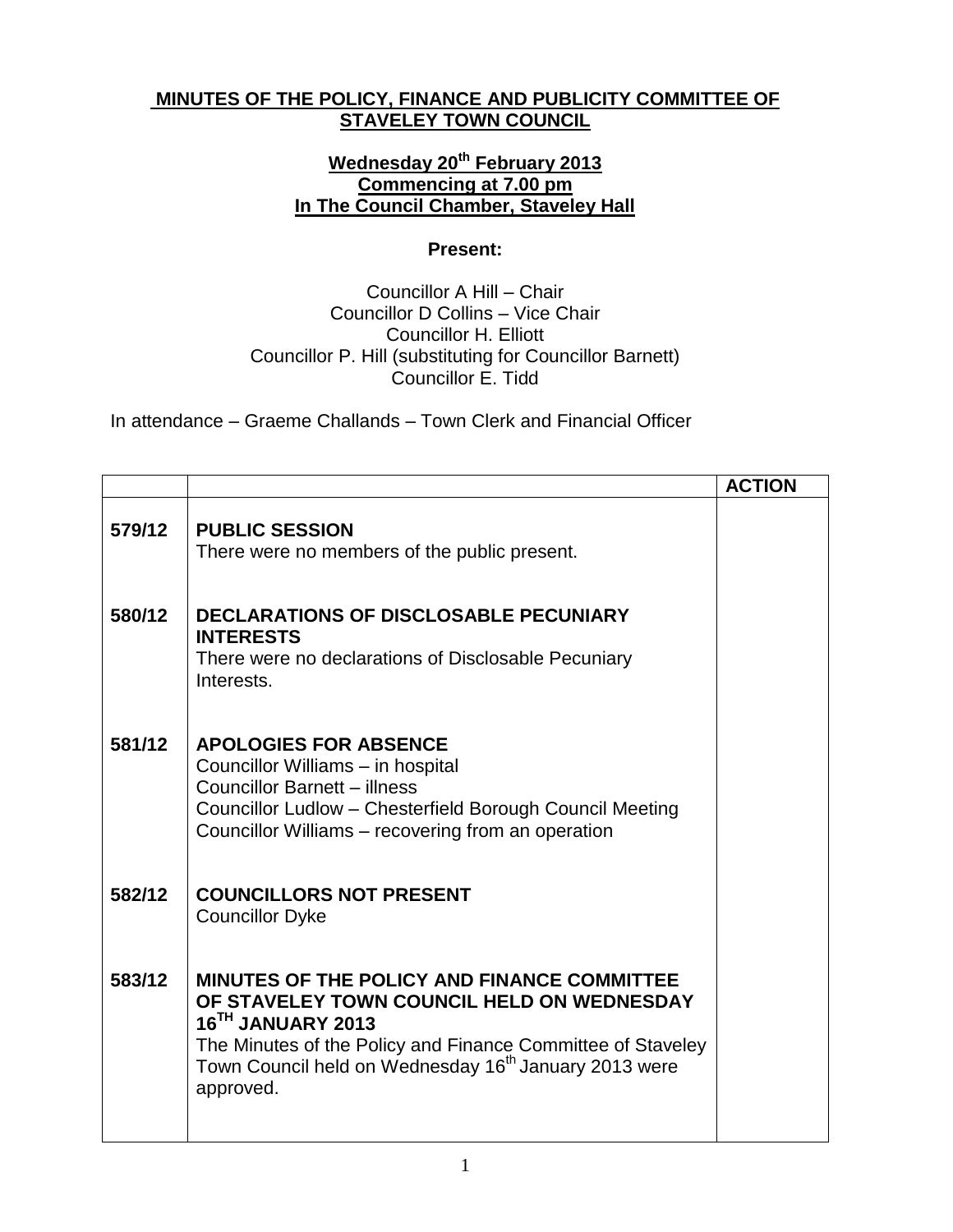| 584/12 | <b>MATTERS ARISING FROM THE MINUTES OF THE</b><br>POLICY AND FINANCE COMMITTEE OF STAVELEY<br>TOWN COUNCIL HELD ON WEDNESDAY 16th JANUARY<br>2013                                                                                                                                        |    |
|--------|------------------------------------------------------------------------------------------------------------------------------------------------------------------------------------------------------------------------------------------------------------------------------------------|----|
|        | There were no matters arising.                                                                                                                                                                                                                                                           |    |
| 585/12 | <b>FINANCIAL ISSUES</b><br>Councillor A. Hill reminded the meeting that the new Budget<br>contained financing for Staveley Town Council events for<br>young people and families.                                                                                                         |    |
| 586/12 | <b>HEART OF STAVELEY LIMITED</b><br>The Town Clerk reported that due to issues with the EU there<br>had been a delay in producing the Chesterfield Borough<br>Council Report.                                                                                                            |    |
|        | It was expected next week.                                                                                                                                                                                                                                                               |    |
|        | The repairs on Staveley Hall identified were continuing to be<br>made.                                                                                                                                                                                                                   |    |
|        | The EU issues may be to do with the Leipzig Halle decision<br>and state support. It was a UK wide issue and all other EU<br>countries would be affected. It was not anticipated that there<br>would be any other outcome than a delay.                                                   |    |
| 587/12 | <b>AFFORDABLE ECO HOMES PROJECT</b><br>The Town Clerk reported the money is in the bank from the<br>sale of the site and he was now outlining the whole project<br>ready for a Media Release.                                                                                            | GC |
|        | Councillors particularly welcomed the news in view of the<br>"bedroom tax". The Town Clerk reported that Guinness<br>Northern Counties Housing Association would like to work<br>with Staveley Town Council to possibly build further<br>developments in the Staveley Town Council area. |    |
| 588/12 | <b>SPEEDWELL ROOMS</b>                                                                                                                                                                                                                                                                   |    |
|        | It was agreed that the Town Clerk should follow up the<br>options of either a refurbishment or a new build.                                                                                                                                                                              | GC |
|        | The Town Clerk agreed to enlist the advice of the builder of<br>the Affordable Homes.                                                                                                                                                                                                    |    |
|        | A discussion took place on the issues of appearance, parking,                                                                                                                                                                                                                            |    |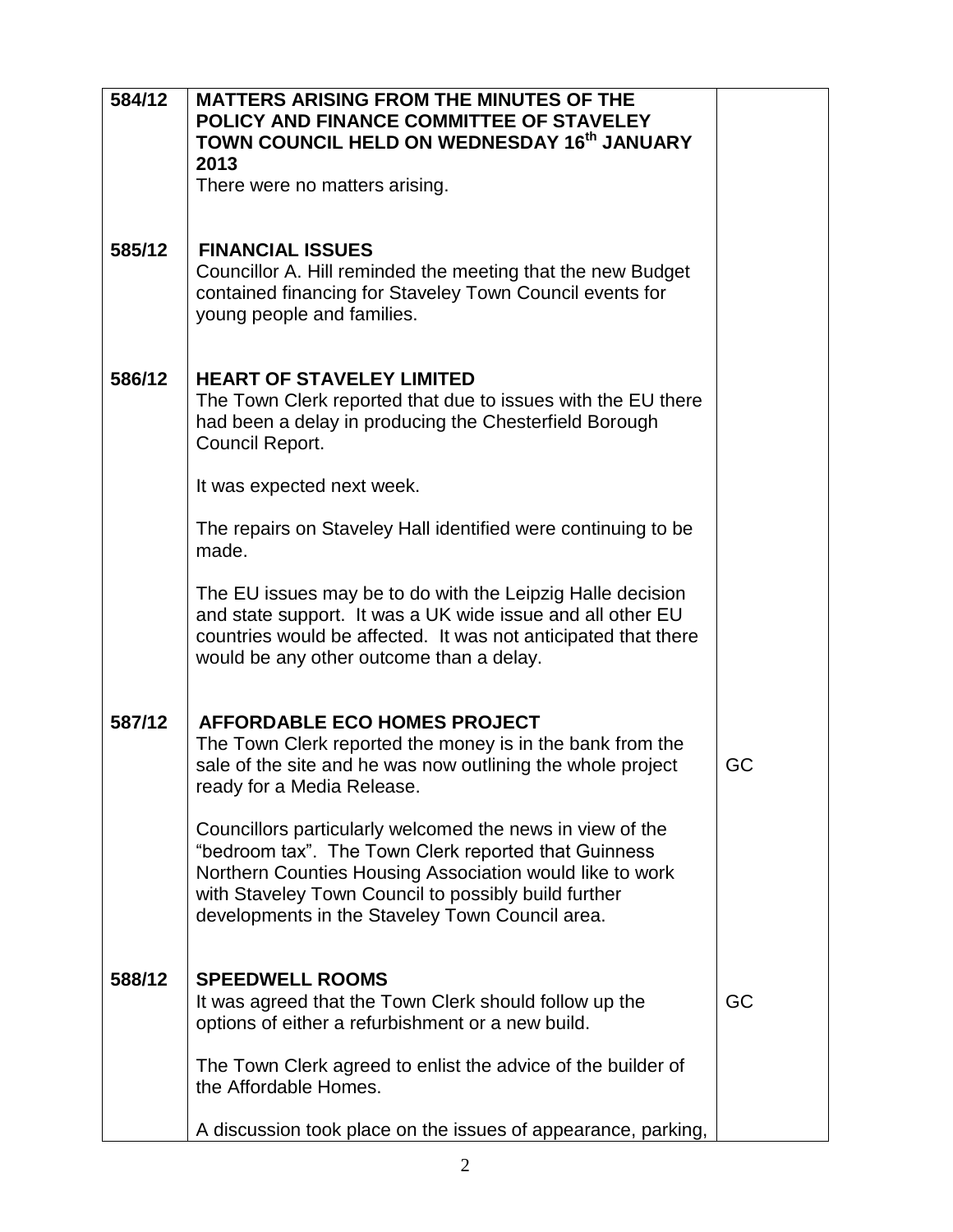|        | the concrete pads at the rear.                                                                                                                                                                                                                                                                                                                                                                                                 |    |
|--------|--------------------------------------------------------------------------------------------------------------------------------------------------------------------------------------------------------------------------------------------------------------------------------------------------------------------------------------------------------------------------------------------------------------------------------|----|
|        | The Town Clerk reported he was on the reserve list for the<br>Derbyshire Dales CVS Funding Fair.                                                                                                                                                                                                                                                                                                                               |    |
|        | Councillor A. Hill believed that there were Staveley people<br>who like the building and probable opposition from residents<br>of Lime Avenue regarding possible noise.                                                                                                                                                                                                                                                        |    |
|        | In the meantime repairs and improvements would be made to<br>the existing Speedwell Rooms. Anthony Radford from<br>Chesterfield Borough Council advised income from bar sales<br>was a key to increasing income. He was working with the<br>Town Clerk to bring a pantomime to the Speedwell Rooms<br>this Christmas and had advised him on booking acts for the<br>Speedwell Rooms.                                           |    |
| 589/12 | <b>STAVELEY MARKET</b><br>The Town Clerk reported an application had been made for<br>the £3,500 subsidy to Chesterfield Borough Council. He<br>would talk to Jake Wild about Easter Markets such as Good<br>Friday. Jake Wild had had his proper contract given to him to<br>sign and was instructed to be proactive. He would supply<br>details of Jake Wild and Alan Mansell's hours to the next<br>Committee Meeting.      | GC |
| 590/12 | <b>MASTIN MOOR COMMUNITY CENTRE</b><br>The Town Clerk reported that it was expected that the full<br>sale was expected to go ahead shortly, as long as the<br>planning concerns of the purchasers would be satisfied.                                                                                                                                                                                                          |    |
|        | Councillor A. Hill asked about the Golden Age Rest Room.<br>The Town Clerk reported that MacIntyres had rung requesting<br>to move their Head Quarters to the Golden Age Rest Room.<br>He advised them to contact Chesterfield Borough Council as<br>the owners.                                                                                                                                                               |    |
| 591/12 | <b>RESTRUCTURING ISSUES</b><br>Nothing had been heard from Chesterfield College about their<br>running costs of Learning Matters. However, the full details of<br>the premises had been received from the Agents and by<br>using 2009 figures prepared by Staveley Neighbourhood<br>Management and Derbyshire Unemployed Workers Centre<br>he had been able to compile a table of running costs, with<br>inflation since 2009. |    |